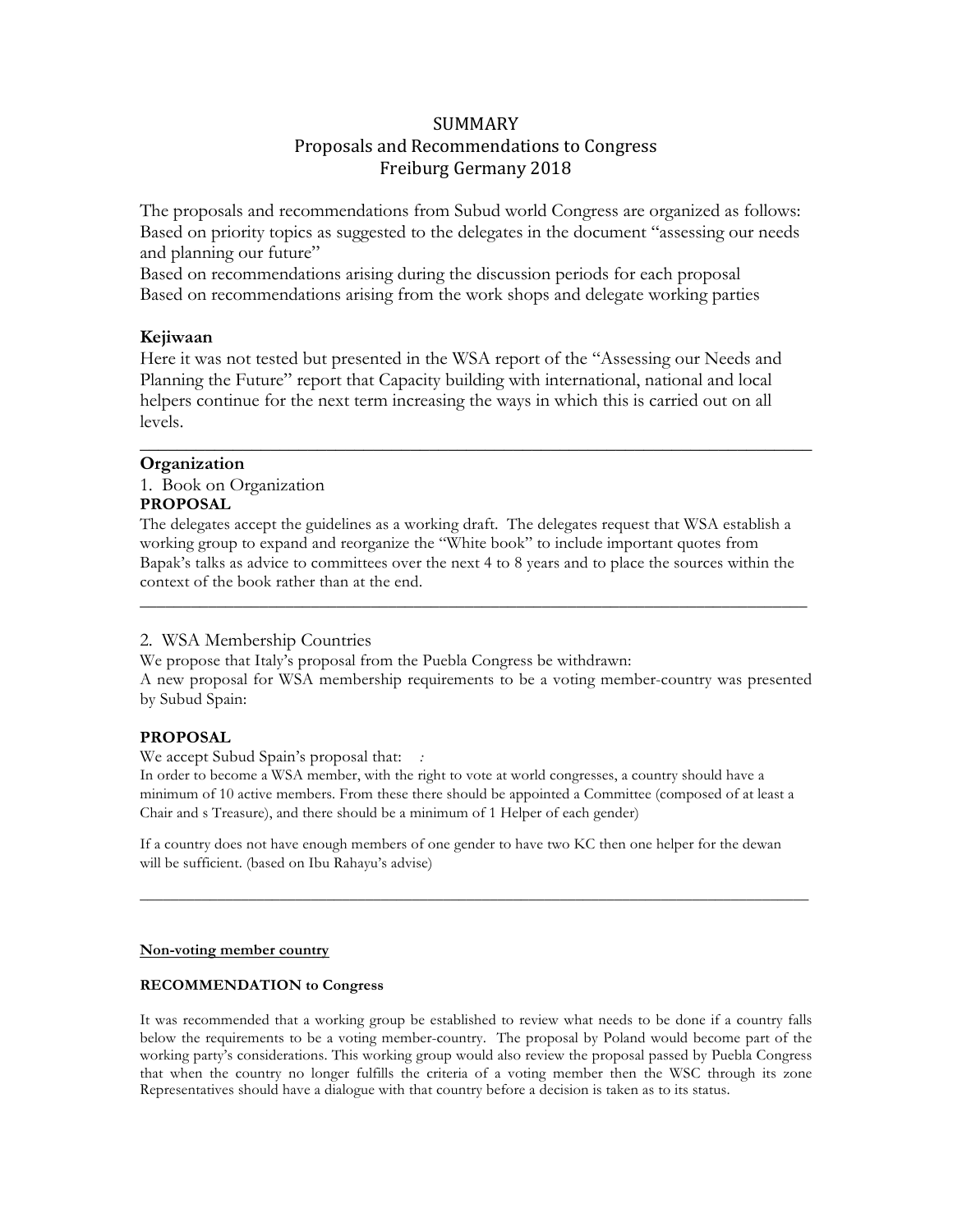# 3. WSA Functions

## **SYAI**

A new structure was proposed for the Subud Youth Activates International to facilitate the work of the youth representative in each zone. It was proposed that instead of having 2 youth representatives per area that zones have at least one youth representative and two if the area is large. The coordinator position would remain as an office of the SYAI. This person would continue to oversee and facilitate the work of the youth activities and this person would be tested at Congress.

\_\_\_\_\_\_\_\_\_\_\_\_\_\_\_\_\_\_\_\_\_\_\_\_\_\_\_\_\_\_\_\_\_\_\_\_\_\_\_\_\_\_\_\_\_\_\_\_\_\_\_\_\_\_\_\_\_\_\_\_\_\_\_\_\_\_\_\_\_\_

## **PROPOSAL**

The Structure of the SYAI be altered to reflect the needs of the youth representatives in each zone.(see attached proposal)

# **SPI**

Subud Australia had put forward a proposal about SPI and its relationship with WSA During the delegate meetings it was acknowledge that WSA has a good working relationship with SPI at this time. WSA Executive members have been invited to attend the SPI AGM meeting and have been consulted on the publications and procedure of the translations. The wish for Subud Australia is to see this relationship formalized so that it can continue to grow and be effective.

# **RECOMMENDATION**

Therefore, it was a recommendation that the next team take care to continue to have an effective relationship with SPI. One that is respectful of the publication guidelines and cooperative between the two arms of the services that deal with making the words of Bapak and Ibu available to the membership now and in the future through its publication of the Volumes as they become available.

\_\_\_\_\_\_\_\_\_\_\_\_\_\_\_\_\_\_\_\_\_\_\_\_\_\_\_\_\_\_\_\_\_\_\_\_\_\_\_\_\_\_\_\_\_\_\_\_\_\_\_\_\_\_\_\_\_\_\_\_\_\_\_\_\_\_\_\_\_\_

## 4. WSA Archives:

Based on the proposal from the Wolfsburg, Germany Archive Dewan meeting in 2015, that WSAArchives become part of the bylaw a proposal from the WSA was distributed to the countries for review and to be voted on at the 2018 congress in Freiburg. This proposal was distributed twoweeks late, that is, 50 weeks prior to the congress. This could render the amendment proposal subject to continuation to the 2022 congress.

## **PROPOSAL**

The delegates proposed that we continue with the topic even though its submission was two weeks late.

## **Based on further discussion and review by the delegates it was proposed and voted on the following proposal:**

## **PROPOSAL**

The World Subud Association Archives (WSAA) are a permanent and integral part of the World Subud Association (WSA).

The purpose of the WSA Archives is to collect, preserve and provide managed access to: a) the work of Bapak Muhammad Subuh Sumohadiwidjojo the founder of Subud in its original form together with the evidential and contextual basis for that work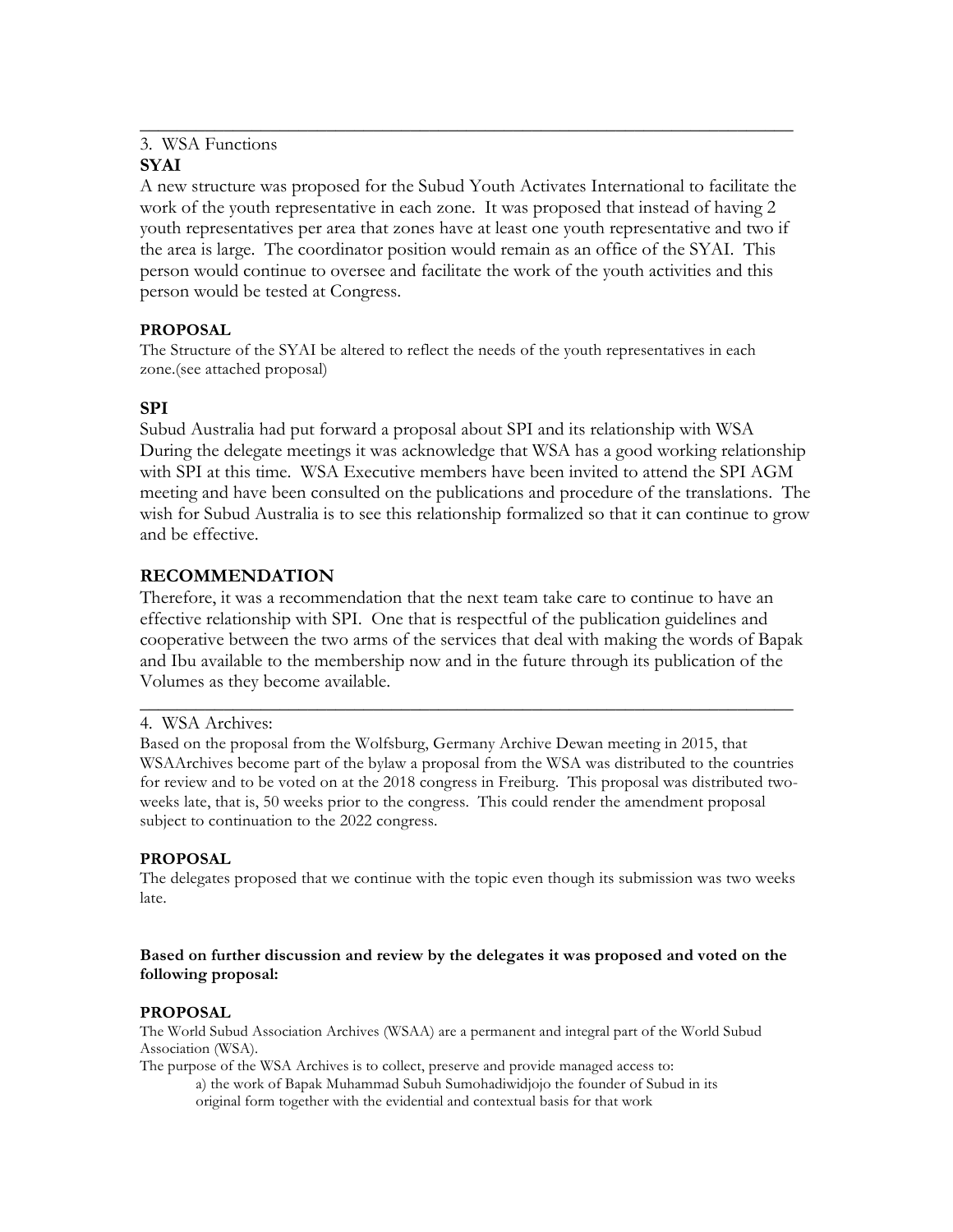b) the work of Ibu Siti Rahayu Wiryohudoyo in its original form together with the evidential and contextual basis for that work

c) those records giving evidence to the historical development of Subud including legal, informational and financial aspects as normally archived by an organisation of global significance

The WSAA Charter defines the WSA Archives and its relationship with the WSA. Austria asked to have some of the wording changed to have it be more in line with the bylaws as they now stand.

The new text of the resolution was presented on screen to all (see attached document)

#### FINAL DECISIONS: **PROPOSAL**

**With regards to the terminology used in the bylaws Amendment It was proposed that the bylaws be amendment to reflect the following:**

The World Subud Association Archives are a permanent and integral part of the WSA. The World Subud Association Archives Charter defines the WSA Archives and its relationship with the WSA.

**\_\_\_\_\_\_\_\_\_\_\_\_\_\_\_\_\_\_\_\_\_\_\_\_\_\_\_\_\_\_\_\_\_\_\_\_\_\_\_\_\_\_\_\_\_\_\_\_\_\_\_\_\_\_\_\_\_\_\_\_\_\_\_\_\_\_\_\_\_\_\_\_\_\_\_**

#### Charter

The World Subud Association Archives Charter was presented in its final draft version (See attached document) to the delegates. This document was presented as a working document which defines the WSA Archives and its relationship with the WSA. Any changes to the Charter will need to be submitted to the delegates at least 6 months ahead of a congress. Subud Austria felt that the amendment Charter to include a sub-committee would fulfill their proposal.

#### **PROPOSAL**

### **With regards to the Archive Charter**

The delegates proposed that the draft of the Charter be accepted as a working document defining the WSA Archives and its relationship with the WSA. \_\_\_\_\_\_\_\_\_\_\_\_\_\_\_\_\_\_\_\_\_\_\_\_\_\_\_\_\_\_\_\_\_\_\_\_\_\_\_\_\_\_\_\_\_\_\_\_\_\_\_\_\_\_\_\_\_\_\_\_\_\_\_\_\_\_\_\_\_\_\_\_

#### 5. **Muhammad Subuh Foundation:**

With regards to the transfer of title for the Gran Salon **PROPOSAL**

It was proposed that the letter of agreement between World Subud Association and Subud Colombia as written and presented to the delegates be signed during this congress. (see attached document)

\_\_\_\_\_\_\_\_\_\_\_\_\_\_\_\_\_\_\_\_\_\_\_\_\_\_\_\_\_\_\_\_\_\_\_\_\_\_\_\_\_\_\_\_\_\_\_\_\_\_\_\_\_\_\_\_\_\_\_\_\_\_\_\_\_\_\_\_\_\_\_\_

## 6. With regards to the letter of agreement MoU between MSF/WSA **PROPOSAL**

It is proposed that the letter of agreement between MSF and WSA be reviewed and that changes to any parts that are not clear be clarified and that the letter of agreement should subsequently be signed with its revisions, updates and changes if any, be clearly written.

### 7. **Wings and Affiliates**

With regards to the proposals from Spain defining the position of the wings within the Council The wing chairs other than the SDIA and SICA do not have a position on the Council. SDIA and SICA do not have a voting privilege on the council. The only votes come from the representative

\_\_\_\_\_\_\_\_\_\_\_\_\_\_\_\_\_\_\_\_\_\_\_\_\_\_\_\_\_\_\_\_\_\_\_\_\_\_\_\_\_\_\_\_\_\_\_\_\_\_\_\_\_\_\_\_\_\_\_\_\_\_\_\_\_\_\_\_\_\_\_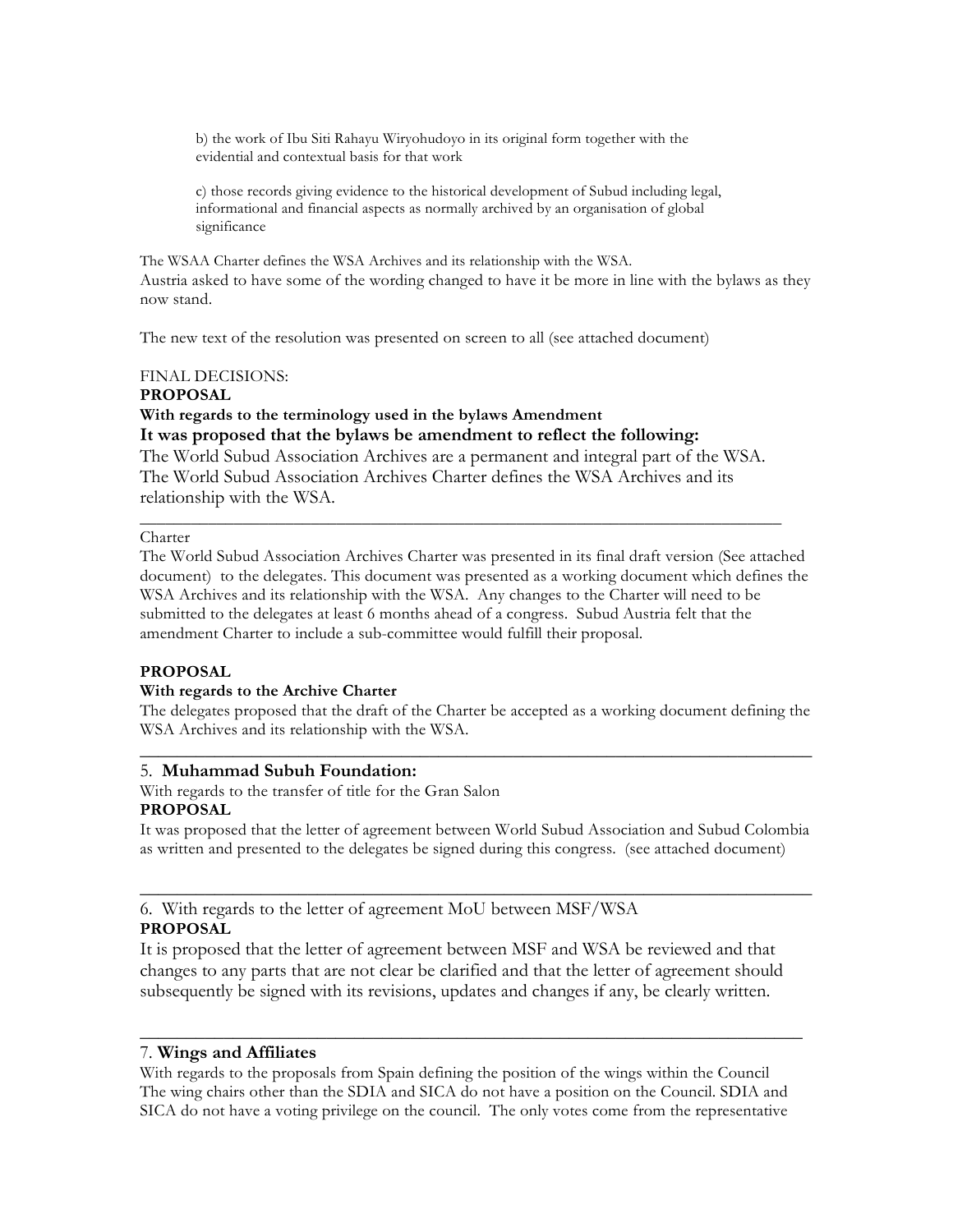acting as Directors for the WSA and therefore representing their member-countries. During the WSC meetings they do not act as Directors except when they are at the MSF meetings, when they approve accounts and with legal matters concerning the WSA.

With regards to the position of the wings chairs and Executive members as to their presence during meetings of the Council the following recommendation was proposed

## **Recommendation to Congress:**

a) if the deputy chair or other members of the Executive team who do not have a position on the Council, and the sub-committee coordinators (SESI, SIHA, and SYA) are to be included in the World Council meetings, delegates to the World Congress should consider preparing an amendment to the WSA Bylaws (to be voted on at the 2022 World Congress). Consideration should be given to the economic factor at the same time, taking into account the current shortage of funding for WSA.

b) Taking into account the funding situation, Subud Spain also proposes a careful study of the possibility of reducing as much as possible the expenses of the WSA itself and its Executive, as well as that of the World Council at its annual meetings. In this way, international helpers could have their budget lines increased so that they can properly serve the members of the groups in their respective Areas.

c) In view of the above, and the need for a revision of the current Bylaws, Subud Spain proposes that for the next period a group of **experts be formed to study the possibility of updating and improving the Bylaws**, thus filling several of the legal gaps that exist in them today. Furthermore, that any changes to the Bylaws be circulated to the membership in strict compliance with the requirements of the existing Bylaws. (circulated to delegates at least one year ahead of the coming World Congress 2022, that is, in 2021)

\_\_\_\_\_\_\_\_\_\_\_\_\_\_\_\_\_\_\_\_\_\_\_\_\_\_\_\_\_\_\_\_\_\_\_\_\_\_\_\_\_\_\_\_\_\_\_\_\_\_\_\_\_\_\_\_\_\_\_\_\_\_\_\_\_\_\_\_\_\_\_

## 8. **Finances and MSF**

a) With regards to the following proposal from Subud Canada:

Therefore, be it resolved that, prior to the annual WSA meeting;

- 1. the Zone Representatives review the WSA draft budget with the countries in their respective zones and solicit from them pledges in support of the WSA;
- 2. The SESI chair solicit pledges in support of the WSA budget from Subud entrepreneurs around the world;
- 3. With this information, the Zone Representatives, as Directors of the WSA, aim to pass a balanced budget in which there is no item on the income side requiring future fundraising;
- 4. These responsibilities of the Zone Representatives and SESI Chair be included in their job descriptions.

## **PROPOSAL**

It was proposed that we accept the proposal submitted by Subud Canada to help create a budget that reflects the true state of funding from the members in each zone. To help change the current policy of operating with a 25% gap which then creates the situation where the treasurer is in a position of raising the funds needed to balance the budget. This would have all parties, representatives, SESI chair and other individuals to share in the balancing of the budget.

\_\_\_\_\_\_\_\_\_\_\_\_\_\_\_\_\_\_\_\_\_\_\_\_\_\_\_\_\_\_\_\_\_\_\_\_\_\_\_\_\_\_\_\_\_\_\_\_\_\_\_\_\_\_\_\_\_\_\_\_\_\_\_\_\_\_\_\_\_\_\_\_

That WSA establish an Endowment Fund, whose income shall be used to support the general operations of WSA, and other special activities as are appropriate.

b) With regards to the proposal from Zone 7, that is Subud Canada, Mexico and US Therefore be it Resolved: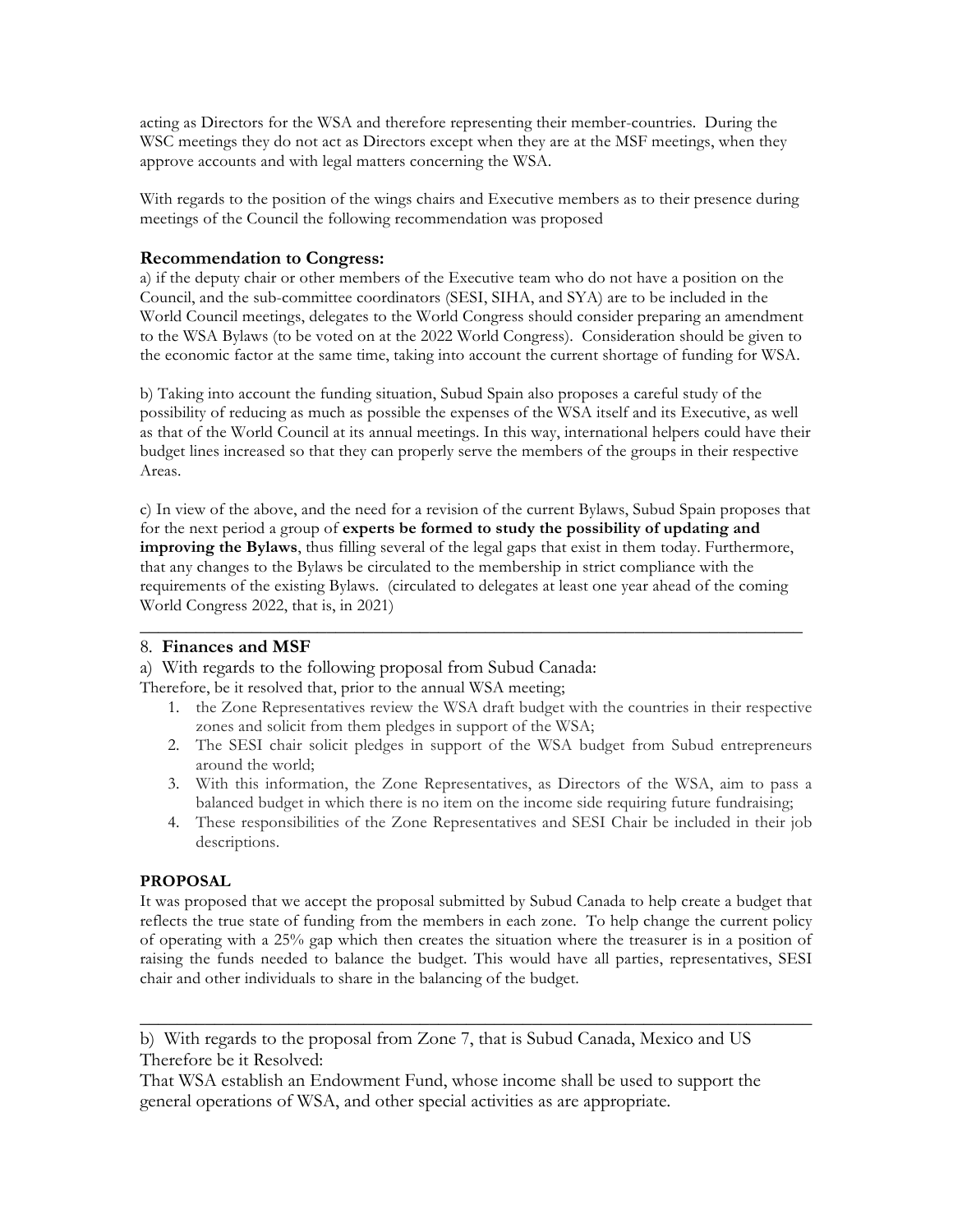Furthermore, that a working party be established at the 2018 Subud World Congress to develop the following:

- Legal structure
- Management and investment
- Policies on use of income Publicity and fundraising
- Short-term and long-term goals
- Zone 7 recognizes that WSA is incorporated in the USA, so that the USA laws of UPMIFA (Uniform Prudent Management of Institutional Funds Act) govern the management and use of the Fund.

\_\_\_\_\_\_\_\_\_\_\_\_\_\_\_\_\_\_\_\_\_\_\_\_\_\_\_\_\_\_\_\_\_\_\_\_\_\_\_\_\_\_\_\_\_\_\_\_\_\_\_\_\_\_\_\_\_\_\_\_\_\_\_\_\_\_\_\_\_

# **Policies arising from workshops and working groups during Congress**

These included -

- Selection process of new officers and world congress site for the future working party
- Subud Centers and Centerprizes from Subud Great Britain
- Sub-committee for large Subud centers (Amanecer and Wisma Subud) Subud Colombia
- Subud Youth representation; Coordiantor and youth representatives by zone youth representative
- SICA SDIA relationship with countries to improve through communication and involve the zone reps as the connecting point between international and national and local organizations
- Mental Illness and Crisis paper from Matthew Moir
- Inclusion policy (voted) and recommendation for review by each country

## 1. **Selection Process**:

Recommendation to next Executive Team prior to next World Congress Based on discussions of the working parties during the congress, the delegates of the 2018 World Congress make the following recommendations to the incoming WSA Executive Committee and International Helper team:

• Regarding the nomination and election procedures of the WSA Chair and Executive Chair ─

\_\_\_\_\_\_\_\_\_\_\_\_\_\_\_\_\_\_\_\_\_\_\_\_\_\_\_\_\_\_\_\_\_\_\_\_\_\_\_\_\_\_\_\_\_\_\_\_\_\_\_\_\_\_\_\_\_\_\_\_\_\_\_\_\_\_\_\_\_\_\_\_

- 1. the incoming WSA Executive Committee and International Helpers shall review the nomination and election procedure of WSA Chair and WSA Executive Chair positions during the 2018 Congress to determine if there were deviations from established procedures and to determine how such deviations can be avoided in the future; and
- 2. the incoming WSA Executive Committee shall review the 2014 procedures and recommend revisions to allow the Delegates to receive and consider more detailed information on the candidates and to provide the Delegates a greater role in the decision-making process; and, when reviewing the procedures, the Delegates caution the incoming WSA to review the worrisome trend of including a candidate's generational history in Subud.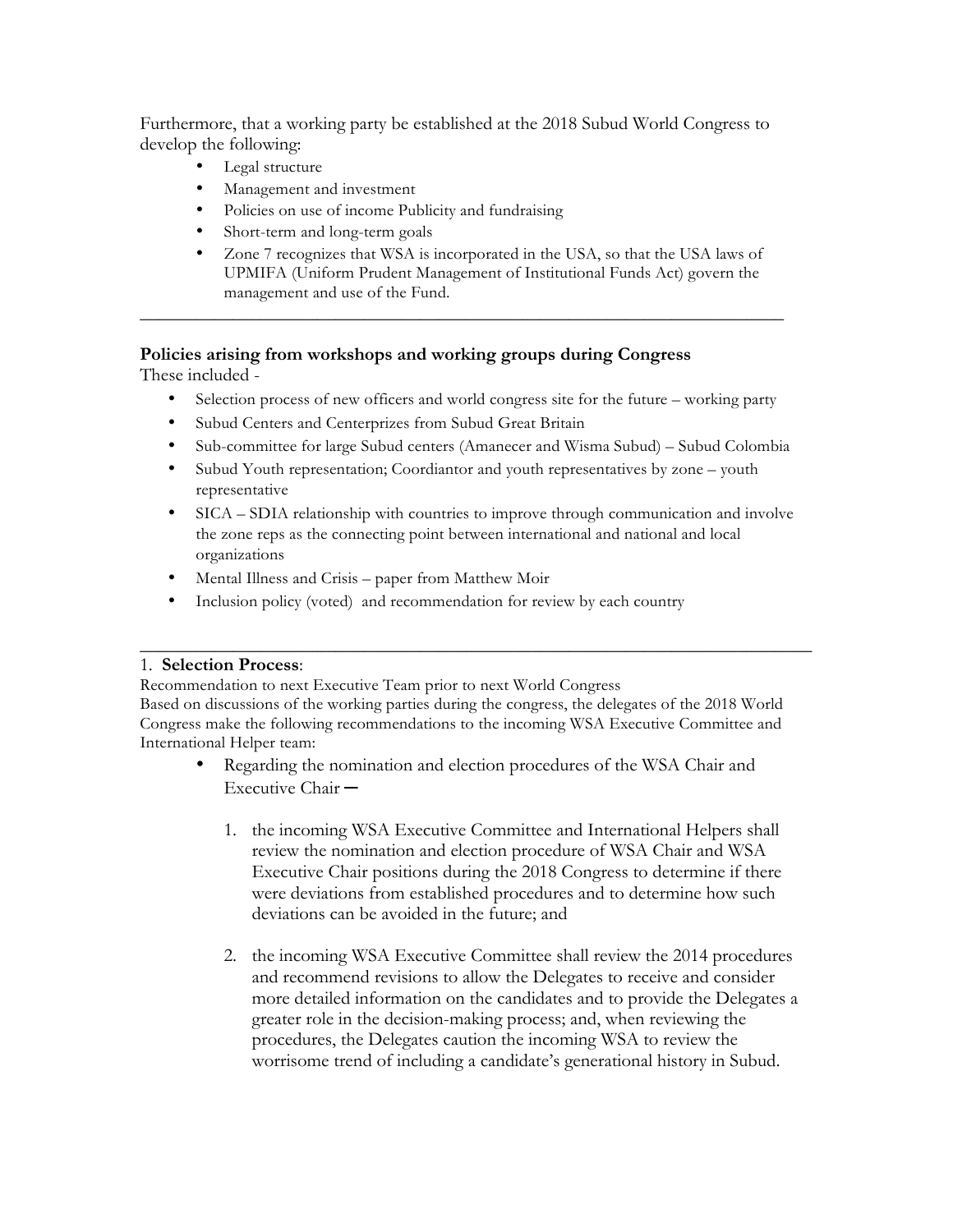The incoming WSA Executive Committee shall review the process and procedures for the selection of the venue of the next World Congress with an eye toward providing the Delegates more information and a greater role in the decision-making process. The WSA's review should include the timing of the testing and decision, allowing the incoming WSA team and the Delegates more time to deliberate.

## 2. **Enterprise workshop**

## Number 1

In order to broaden the life of Subud Centers and countries, and the work of Subud as an institution in the world, as mandated by the first Subud World Congress and reconfirmed at Wolfsburg, New Zealand and Puebla; it is resolved that the original remit of Subud committees on all levels of our association, that they facilitate the development of social, cultural and profit-making public enterprises is confirmed.

\_\_\_\_\_\_\_\_\_\_\_\_\_\_\_\_\_\_\_\_\_\_\_\_\_\_\_\_\_\_\_\_\_\_\_\_\_\_\_\_\_\_\_\_\_\_\_\_\_\_\_\_\_\_\_\_\_\_\_\_\_\_\_\_\_\_\_\_\_\_

This remit will require committees to work closely with appropriate wings who can provide technical support, evaluation and oversight and can assist in identifying individuals to manage these enterprises. Development of social, cultural and profit-making public enterprises will require committees to provide time and space at meetings for discussion of future possibilities with all members of relevant councils.

\_\_\_\_\_\_\_\_\_\_\_\_\_\_\_\_\_\_\_\_\_\_\_\_\_\_\_\_\_\_\_\_\_\_\_\_\_\_\_\_\_\_\_\_\_\_\_\_\_\_\_\_\_\_\_\_\_\_\_\_\_\_\_\_\_\_\_\_\_\_\_\_

## 3, **Team of Experts to provide historical advice from Bapak's advice** Number 2

It is recommended that the delegates request WSC and WSA Exec to continue to work with Bapak's Advice and Guidance Task Force to ensure that council members are aware of Bapak's vision of Subud and that means are provided at the Kalimantan World Congress to review and receive better ways to fulfill the wider aims that Bapak had for Subud.

## **Team of Experts to advise the new Executive committee based on the good governance workshop -**

Further, we recommend that thee WSA executive establish a team of advisors in line with the proposals from the Future of Subud working group to advise and support them on the implementation of the WSA's policies and decisions. Both recommendations were supported by all.

## **4. Subud Colombia – sub-committee for large centers**

Subud Colombia put forth its proposal, as mentioned above, that a WSA Sub-Committee to the Executive be formed to help with the management of the big centers around the world. There are two big centers now in existence Amanecer in Colombia and Wisma Subud in Jakarta, Indonesia.

\_\_\_\_\_\_\_\_\_\_\_\_\_\_\_\_\_\_\_\_\_\_\_\_\_\_\_\_\_\_\_\_\_\_\_\_\_\_\_\_\_\_\_\_\_\_\_\_\_\_\_\_\_\_\_\_\_\_\_\_\_\_\_\_\_\_\_\_\_\_\_\_

Subud Colombia agreed to rephrase their proposal to read as follows:

It is a recommendation to the next Executive Team to designate one person to be a coordinator to be responsible to look after the Subud Centers, right now Amanecer and the Gran Salon where in the relationship the WSA has a responsibility and to come to a proposal to form a committee or sub-committee along the way if it is deemed necessary; that is, if there is a lot of intense work and therefore a need to have a committee or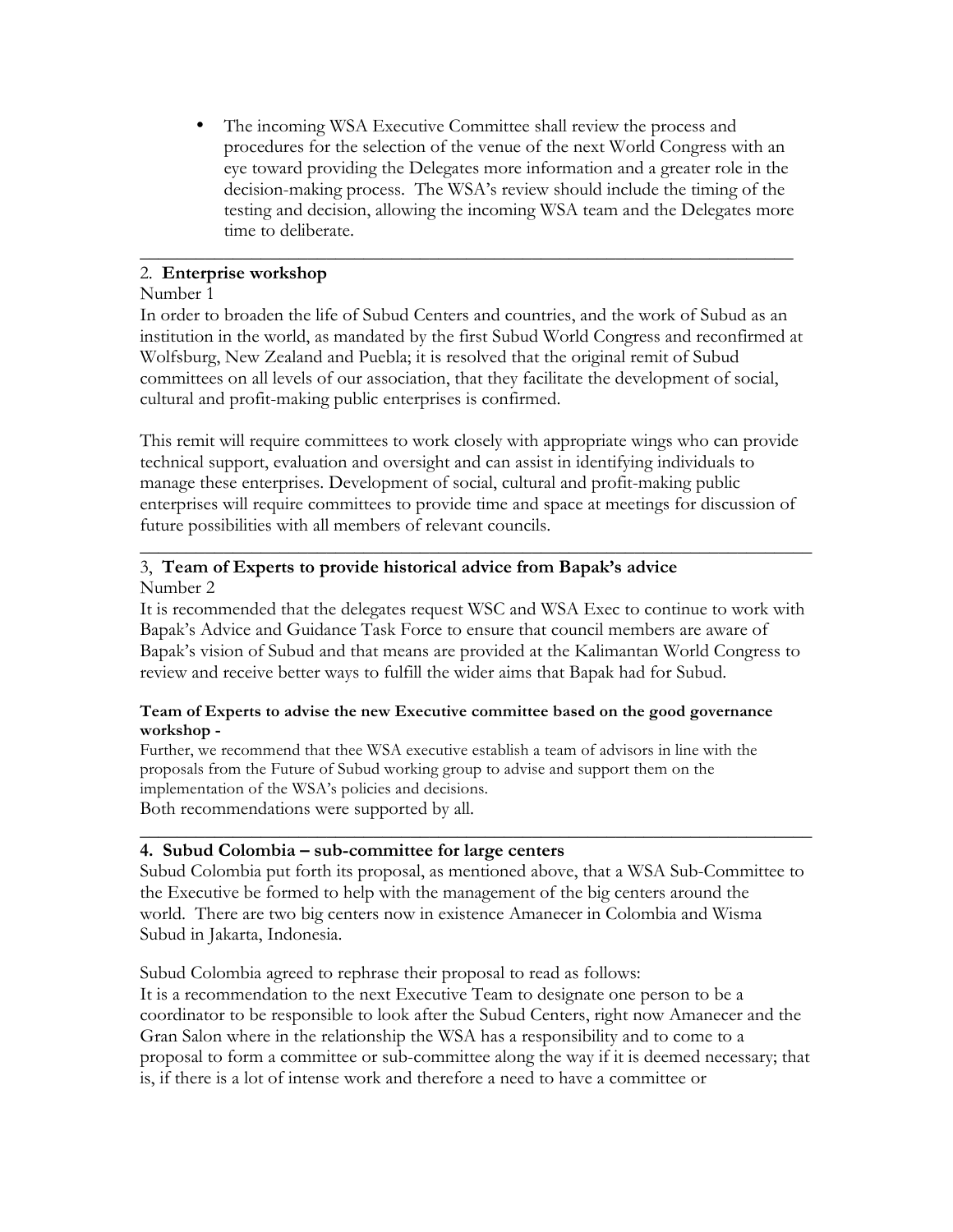subcommittee that it be brought to the next world Congress. BUT to have one person responsible to take care of the Subud Center at this time. Recommendation supported by all.

## **\_\_\_\_\_\_\_\_\_\_\_\_\_\_\_\_\_\_\_\_\_\_\_\_\_\_\_\_\_\_\_\_\_\_\_\_\_\_\_\_\_\_\_\_\_\_\_\_\_\_\_\_\_\_\_\_\_\_\_\_\_\_\_\_\_\_\_\_\_\_\_ 5. With regards to the Wings – Affiliates and Sub-committees it was recommended**

that the relationship between the international organizations and the national or local groups/committees be improved through greater communication. The communication should be implemented in the languages of the countries. It is important for all interest groups communicate and have a good relationship with the local organizations and that work be done to implement projects that take the united interest groups into the world. Further it is recommended that zone representatives be involved and become the connecting links between the international organizations and the national and local groups. The recommendation is to have the wings look at how they can support members in their involvement in the world. Recommendation supported by all.

\_\_\_\_\_\_\_\_\_\_\_\_\_\_\_\_\_\_\_\_\_\_\_\_\_\_\_\_\_\_\_\_\_\_\_\_\_\_\_\_\_\_\_\_\_\_\_\_\_\_\_\_\_\_\_\_\_\_\_\_\_\_\_\_\_\_\_\_\_\_\_\_\_\_\_\_\_\_

## **6. SYAI structural change**

it was recommended that following on the approved proposal of the new structure for the Youth Activities sub committee that the representatives from each zone be tested within the zones rather than at the Congress. That for the future appointment of the youth zone representatives be selected from within each zone during their zonal annual meetings. Recommendation supported by all.

#### \_\_\_\_\_\_\_\_\_\_\_\_\_\_\_\_\_\_\_\_\_\_\_\_\_\_\_\_\_\_\_\_\_\_\_\_\_\_\_\_\_\_\_\_\_\_\_\_\_\_\_\_\_\_\_\_\_\_\_\_\_\_\_\_\_\_\_\_\_\_\_\_\_\_\_\_\_\_ **7. Mental Illness and the Latihan**

### **A paper was presented and the following recommendation made**

It was recommended once again that a working party be established to help helpers throughout our Subud World understand more clearly what we mean by "mental illness". The work of this group should aim to develop and disseminate guidelines to assist with the recognition of and response to serious mental illness in applicants and as to temporary crisis situation in Subud members within the context of the advice and guidance of Bapak and Ibu Rahayu.

#### \_\_\_\_\_\_\_\_\_\_\_\_\_\_\_\_\_\_\_\_\_\_\_\_\_\_\_\_\_\_\_\_\_\_\_\_\_\_\_\_\_\_\_\_\_\_\_\_\_\_\_\_\_\_\_\_\_\_\_\_\_\_\_\_\_\_\_\_\_\_\_\_\_\_\_\_\_\_ **8. INCLUSION:**

## **With regards to inclusion the following policy was proposed and passed**

## **a) Policy**

The World Subud Association **(WSA)** does not discriminate against any individual on the basis of race, color, religion, sex, sexual orientation, gender identity, national origin, age, disability, genetic information, or parental status, nor does it condone any such discrimination by any of its members. WSA is committed to diversity and inclusion and affirms that each member of the worldwide Subud community (Subud) has the right to participate in, benefit from, and contribute to all activities, programs, and services of Subud with dignity and respect. WSA affirms its obligation to ensure that it maintains an environment that is free from sexual harassment.

\*Note prior to voting on the proposal, it was clearly understood that this policy is to safeguard WSA from any legal proceedings which could be filed against it as an organization for discrimination and that this is a WSA policy as a not-for-profit organization in the USA. WSA by no means tries to dictate how any country is to view this policy and understands that each country will look at this policy based on its own cultural and legal status.

## **b) Procedure**

The procedure to implement the inclusion policy as outlined with the policy (see attached policy) was subject to the following recommendation by the delegates of the World Congress 2018 and is subject

\_\_\_\_\_\_\_\_\_\_\_\_\_\_\_\_\_\_\_\_\_\_\_\_\_\_\_\_\_\_\_\_\_\_\_\_\_\_\_\_\_\_\_\_\_\_\_\_\_\_\_\_\_\_\_\_\_\_\_\_\_\_\_\_\_\_\_\_\_\_\_\_\_\_\_\_\_